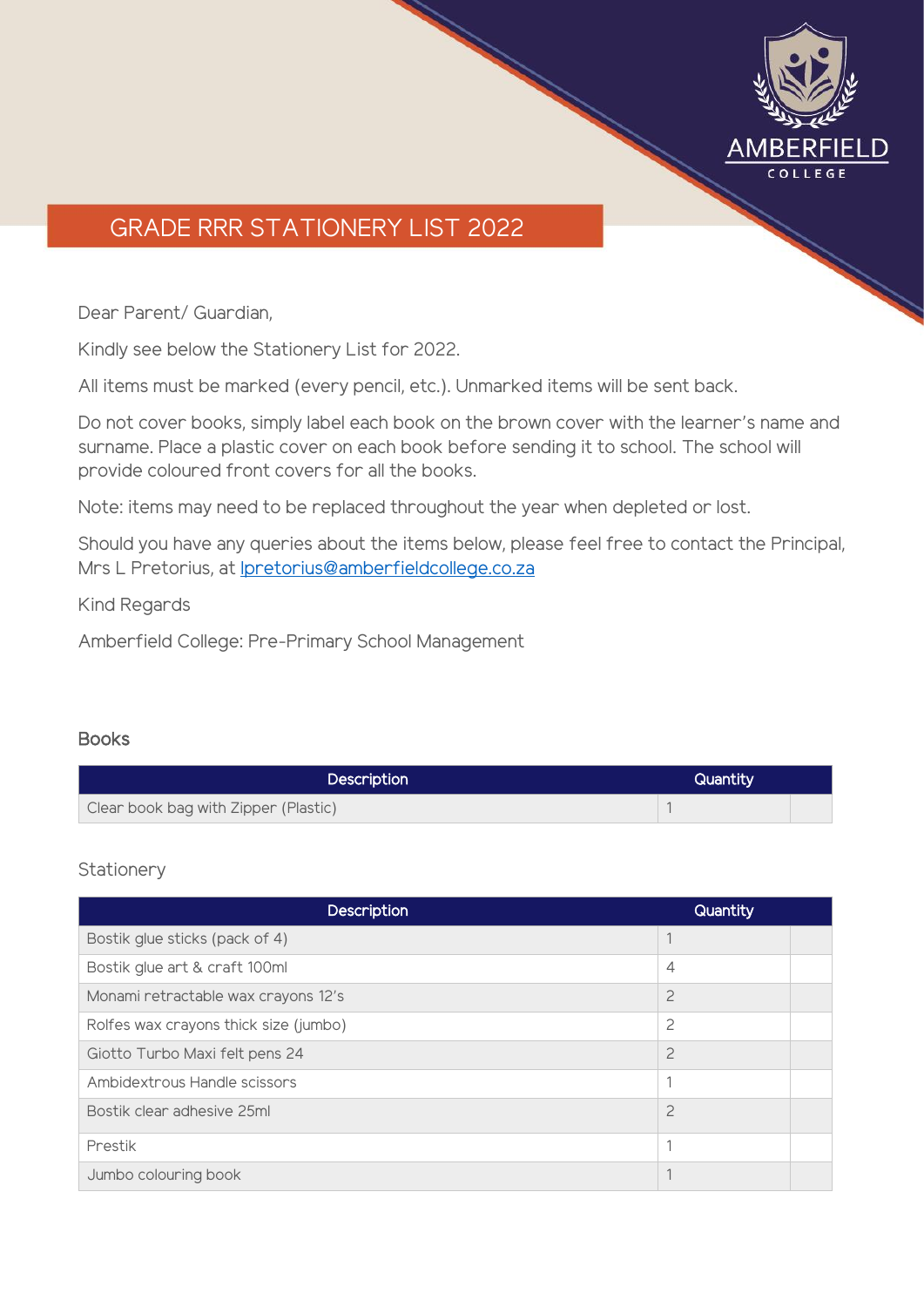## Art Supplies

| Description                                          | Quantity       |  |
|------------------------------------------------------|----------------|--|
| Paint accessories (sponges, stamps and brushes)      | 5              |  |
| Water colour paint set 12's                          | $\overline{c}$ |  |
| Pentel oil pastels (box of 16)                       | $\overline{c}$ |  |
| Das modelling clay air hardening white 500g          | 1              |  |
| Polystyrene and paper cups                           | 10 of each     |  |
| Black paper (pack of 20)                             | 1              |  |
| Butterfly cardboard A4 160gsm 20pk pastel - Assorted | 1              |  |
| Butterfly paper A4 80gsm, 20pk Bright's - Assorted   | 1              |  |
| Butterfly Cardboard 160gsm, 100pk White              | 1              |  |
| Typek reams printing paper (500 pages)               | $\overline{c}$ |  |
| A3 Ream printing paper (500 pages)                   | 1              |  |
| Gum paper 150x150                                    | $\overline{c}$ |  |
| Paper plates (pack of 50)                            | 1              |  |
| Pack of pipe cleaners (100 piece)                    | 1              |  |
| Packet of Pom-poms 14mm (55 piece)                   | 1              |  |
| Packet of Pom-poms 25mm (14 piece)                   | 3              |  |
| Coloured Ice-cream/sucker sticks bag of 50           | 1              |  |
| Pack of googly eyes 20mm (pack of 10's)(big)         | 1              |  |
| Pack of googly eyes 12mm (pack of 30's)(medium)      | 1              |  |
| Pack of feathers (assorted colours) bag of 50        | 1              |  |
| Cotton buds (pack of 50)                             | 1              |  |
| Cotton wool balls (packet)                           | 1              |  |
| Wooden washing pegs (pack of 20)                     | $\overline{c}$ |  |
| Neon A4 paper (pack of 20)                           | 1              |  |
| Super-size glitter glue from Dala (4pack)            | 1              |  |
| Any two colours knitting wool                        | 1              |  |
| Two colours Ribbon 20mm for both                     | 1              |  |
| Buttons (pack of 50)                                 | 1              |  |

### Resources

| <b>Description</b>                                | Quantity |
|---------------------------------------------------|----------|
| A4 write and wipe double sided board              |          |
| Pentel whiteboard marker (pack of 4)              |          |
| White board duster compact size 35mm x5mm         |          |
| Rolfes sidewalk chalk Assorted (pack of 6)        |          |
| Old big T-shirt from mom/dad for art (adult size) |          |